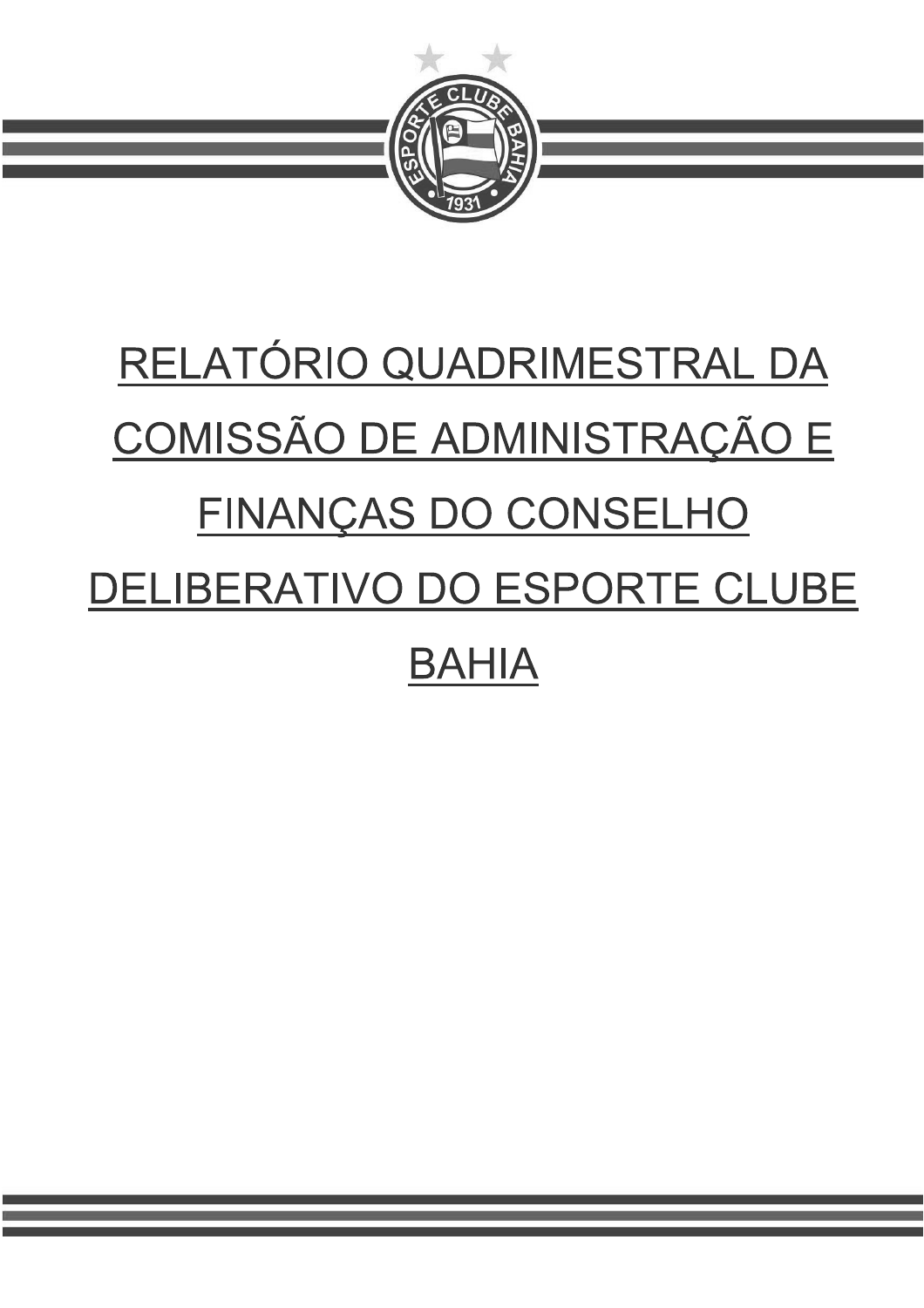

## 1) INTRODUÇÃO

Em cumprimento e manutenção as determinações da Mesa Diretora do Conselho, assim como foi elaborado no último quadrimestre, nesse Relatório apresentaremos as ações e contribuições da Comissão de Administração e Finanças do Conselho Deliberativo do Esporte Clube Bahia, eleita para o triênio 2021-2023. Essa comissão em atendimento aos normativos do clube, vem levar ao seu conhecimento, um resumo das atividades desenvolvidas pelos Conselheiros nas suas reuniões desse terceiro quadrimestre de 2021.

## 2) DESENVOLVIMENTO DOS TRABALHOS DA COMISSÃO NO PERÍODO EM ANÁLISE

Durante o período de 01/09 a 31/12, tivemos alguns encontros dos membros dessa comissão, onde a Comissão de Administração e Finanças do Conselho Deliberativo do Esporte Clube Bahia (ECB), no uso das suas atribuições estatutárias, onde a atividade principal foi em comum acordo emitir o Relatório sobre "O Plano de Gestão e Proposta Orçamentária da Diretoria Executiva para o Exercício de 2022", onde foram descritos os seguintes comentários:

Inicialmente esclarecemos que nossa opinativo tem como fundamento (i) dois documentos que recebemos em 14/12/2021 do staff da Diretoria Executiva (Demonstrativo do Resultado Orçada-DRO e resumo das Premissas do Orçamento 2022); (ii) apresentação realizada pelo staff da Diretoria Executiva em 14/12/2021 a esta comissão. Neste sentido, nossa análise da Proposta Orcamentária está limitada nestas informações que obtivemos pressupostos dos supramencionados e do Parecer do Conselho Fiscal.

O plano de Gestão e as premissas adotadas pela Diretoria Executiva são: (i) Conquistar acesso à série A do Campeonato Brasileiro: (ii) Terceira fase da copa do brasil; (iii) Alcançar no mínimo às semifinais da copa do nordeste; (iv) Transmissão do campeonato brasileiro serie b cota disponibilizada pela cbf; (v) Quadro associativo com 27 mil sócios ativos; (vi) Política de renegociação de contratos, visando adequar o clube a nova realidade de receitas; (vii) Reestruturação do futebol profissional; (viii) Restruturação dos projetos da categoria de base e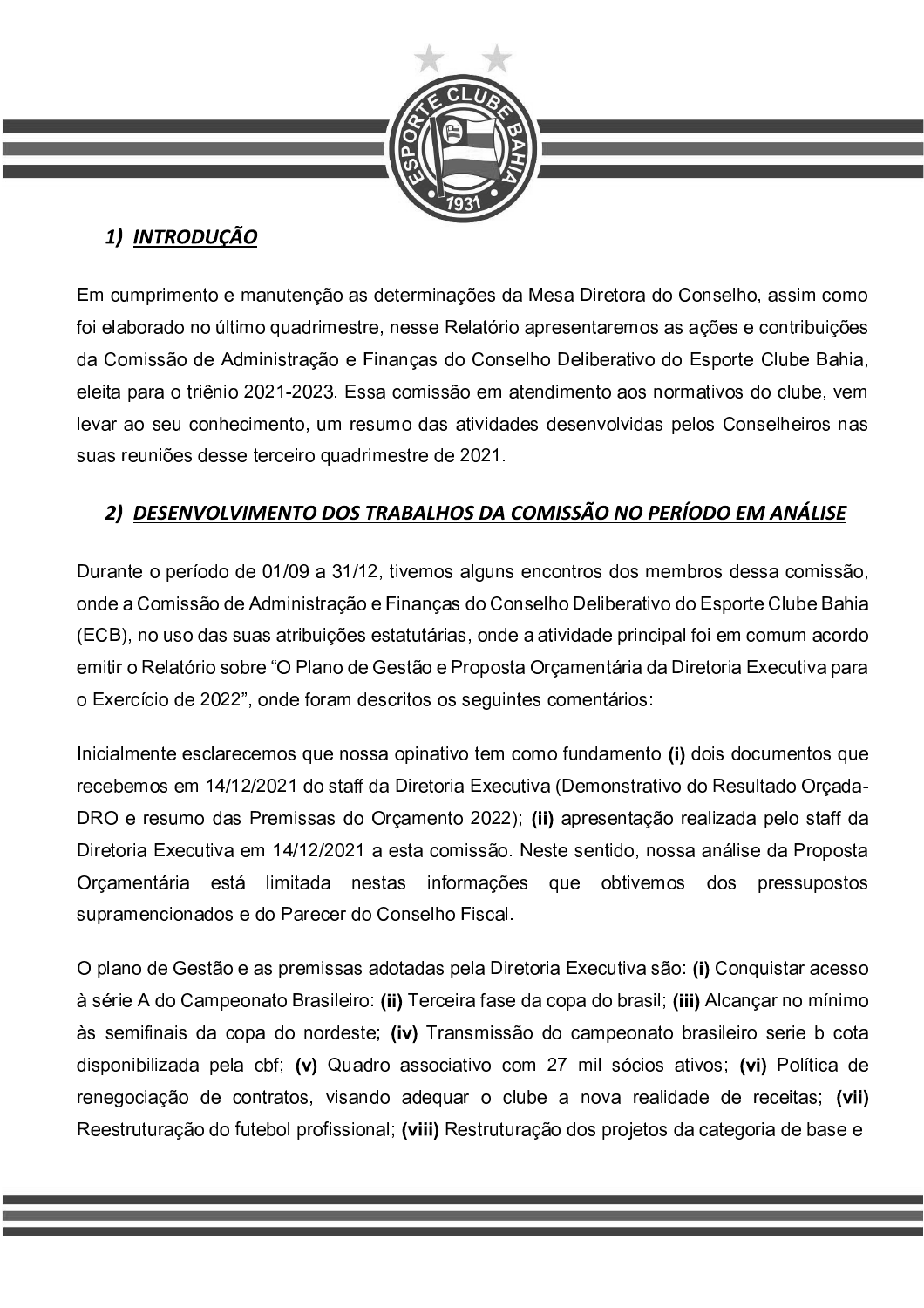

do futebol feminino; (ix) Restruturação de todo quadro funcional do clube; (x) Busca de novas receitas através de inovação; (xi) Adesão ao novo parcelamento fiscal, visando adequar o passivo tributário do clube e (xii) Renegociação do acordo global trabalhista. Estas premissas foram apresentadas na reunião realizada pelo staff da Diretoria Executiva em 14/12/2021 de forma bastante resumida, no entanto coerente com a situação que o clube se encontra.

No que diz respeito a proposta orçamentária destacamos que a principal variável que influencia diretamente nas premissas para elaborar o Orçamento é o rebaixamento do ECB para a série B do Campeonato Brasileiro. A Receita estimada para 2022 com o clube na série A era de R\$ 158,6 milhões; com a confirmação do ECB na série B a receita orçada é de R\$ 95,7 milhões – redução de R\$ 62,9 milhões quando comparamos com a receita do ECB se estivesse na séria B. A principal causa é a redução de R\$ 67 milhões para R\$ 8,4 milhões na receita de transmissão de Tv do campeonato brasileiro (R\$ 58,6 milhões a menor). Nesse cenário, essa Comissão verificou a necessidade de se realizar uma readequação nas despesas visando equilibrar com as receitas previstas para 2022 e não gerar déficit no ECB em 2022 (o déficit orçado para 2022 é nulo quando se considera amortização e depreciação).

Quando se efetuou análise das despesas, verificou-se que as despesas de pessoal (com encargos) e direitos de imagem total do ECB foram estimadas em R\$ 48,6 milhões, enquanto que a previsão para 2021 é de R\$ 104,9 milhões - conclui-se com isso que será necessário uma reestruturação na folha salarial do ECB e, consequentemente, na folha salarial do departamento de futebol. Conforme apresentado na reunião do dia 14/12/2021, a média salarial do departamento de futebol do ECB (com encargos) para série B será em torno de R\$ 2 milhões os clubes que subiram para série A em 2021, conforme mencionado na reunião, foi também R\$ 2 milhões. As demais despesas também sofreram uma redução visando adequar as despesas aos orçamentos.

Não foi objeto do nosso relatório a análise do fluxo de caixa previsto para 2022. Destacamos, no entanto, que o staff da Diretoria Executiva nos informou que haverá impactos positivos de R\$ 5,4 no fluxo de caixa em 2022 em decorrência da migração do Programa de Modernização da Gestão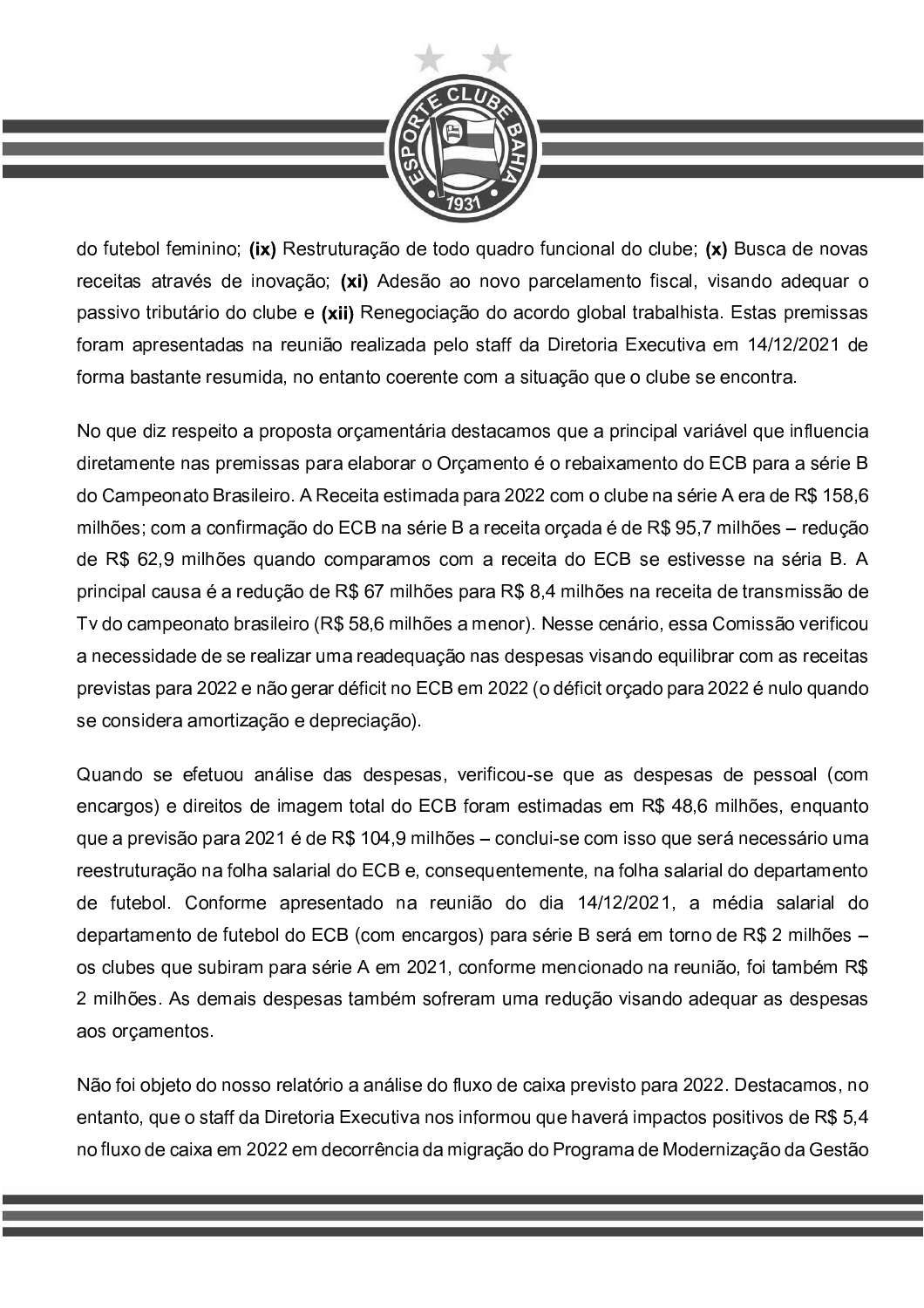

e Responsabilidade Fiscal do Futebol Brasileiro (Profut), exceto as parcelas de débito do FGTS, para o Programa Emergencial de Retomada do Setor de Eventos (PERSE).

Destacamos ainda que a elaboração e administração do Plano de Gestão  $\mathbf{e}$  $\overline{O}$ gerenciamento/execução da Proposta Orçamentária, além da disponibilidade das informações contidas nessa proposta é de responsabilidade da Diretoria Executiva, não cabendo a essa comissão o poder de veto para execução das premissas apresentadas nessa proposta, cabendo a essa Comissão o acompanhamento/monitoramento da sua execução, respaldada na emissão de Pareceres emitidos pelo Conselho Fiscal, de acordo com o art. 30 do nosso Estatuto, que descreve – "Compete ao Conselho Fiscal: ... IV) Apresentar manifestação por meio de parecer fundamentado por meio de parecer fundamentado acerca da proposta orçamentaria".

A emissão desse Relatório está respaldado no art. 24 do nosso Estatuto, que descreve: Compete ao Conselho Deliberativo ... II) apreciar a proposta orçamentária (grifo nosso) e julgar as contas anuais apresentadas pela Diretoria e o respectivo parecer fundamentado do Conselho Fiscal. Respaldado ainda pelo item do Regimento do Conselho Deliberativo no Inciso IV, do artigo 36 que descreve: "Compete a cada Comissão, respeitado os limites identificados pelo objeto de cada uma delas – Analisar e opinar preliminarmente, quando consultada, sobre toda e qualquer matéria encaminhada pela mesa".